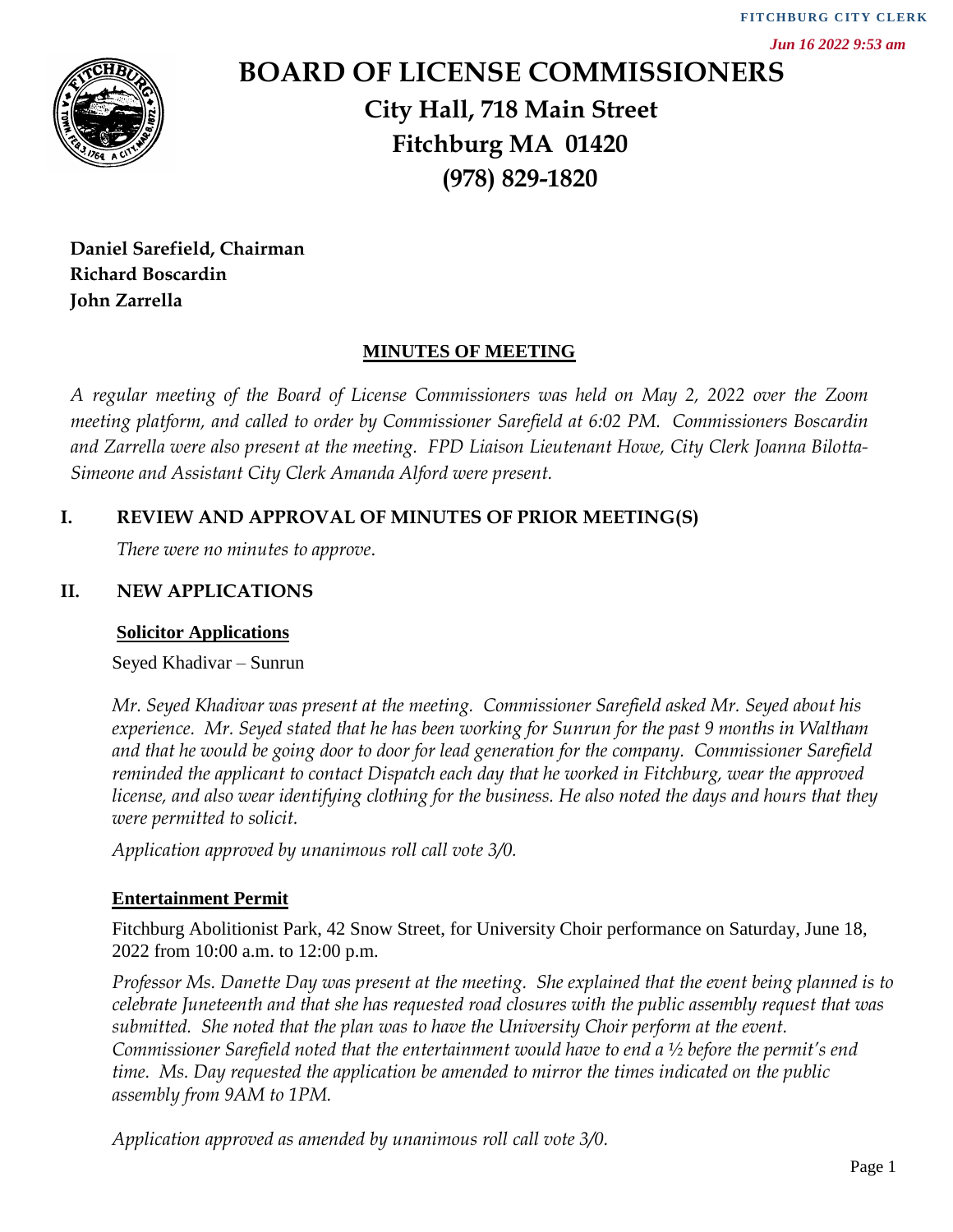#### **Change of Manager**

British American Club, 1 Simonds Road, from Ron E. Cote, II to Andrew J. Couture.

*Mr. Andrew Couture was present at the meeting. Commissioner Sarefield asked Mr. Couture about his plans. Mr. Couture stated that he was voted in as President by unanimous consent on October 24, 2021 and noted that as an attorney he was aware of the requirements of the manager on record and intends to fully carry out the duties according to the by-laws. Commissioner Sarefield noted that the requirements of a manager on record are detailed in Section 3.9.1 of the License Commission Regulations. He expressed his concern with regards to the amount of time is required for the manager to be on premises which is during peak business hours and for at least 60% of the establishment's operating hours. Mr. Couture noted that he is already performing the duties as the manager on record and that he is responsible enough to take on the job. Commissioner Sarefield asked Mr. Couture if there is an Assistant Manager at the establishment. Mr. Couture stated his bar steward, Mr. Perry, who has been bartending for 8 years and is TIPS certified is the Assistant Manager. He noted that he was currently working on getting his TIPS certification and plans to implement certification for all employees at the establishment regardless of their position. He also noted that he plans to install an AED defibrillator and will implement first aid training for all employees. In addition, he is working towards becoming more active in the community with members volunteering their time with different events and general cleanup events. Commissioners Zarrella and Boscardin noted their concern with the full time nature of the position but noted that Mr. Couture has implemented a good plan and they were comfortable with approving the application. Lt. Howe noted that he had no concerns with the application.* 

*Application approved by unanimous roll call vote 3/0.*

#### **III. CONTINUED MATTERS**

#### **Solicitor Applications**

Evan Sage – Power Home Remodeling

*(Continued from April 20)*

*Assistant Clerk Ms. Alford noted that she reached out to the applicant and Mr. Sage indicated that he had been transferred to another location and would no longer require a solicitor's license from the City.* 

*Application given leave to withdraw by unanimous consent 3/0.* 

#### **IV. CORRESPONDENCE**

Communication from MA State Lottery Commission regarding KENO license at Mully's Indoor Golf Lounge, 44 Old Princeton Road.

*No action taken.* 

#### **V. NEW BUSINESS**

*None*